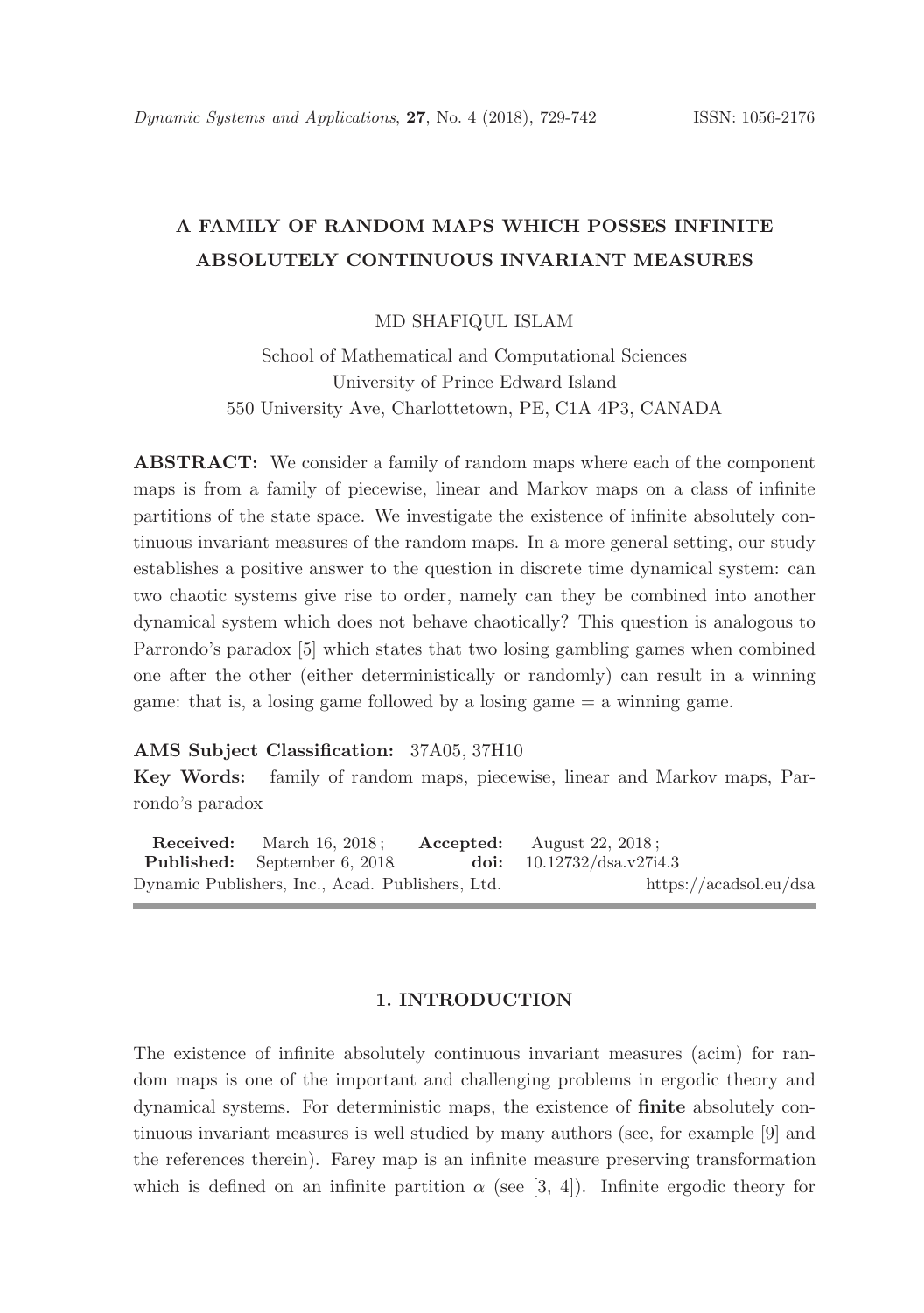deterministic maps and properties of infinite measure preserving transformations are studied by J. Aaronson in [1]. The main objective of this paper is to study infinite acims for random maps. We consider a family of random maps of piecewise linear and Markov maps on a class of infinite partitions of the state space. The existence of infinite acim for the random maps is established via the study of the corresponding Frobenius-Perron operators of the random maps.

Let  $(X, \mathcal{B}, \lambda)$  be a measure space, where  $\mathcal{B}$  is a  $\sigma$ -algebra on X and  $\lambda$  is the Lebesgue measure on B. Let  $\Omega = \{1, 2, 3, ..., K\}^{\{0, 1, 2, ...\}} = \{\omega = \{\omega_i\}_{i=0}^{\infty} : \omega_i \in$  $\{1, 2, 3, \ldots, K\}\}\)$  be the set of set of all one sided infinite sequences. Let  $\tau_k : X \to Y$  $X, k = 1, 2, \ldots, K$  be nonsingular piecewise one-to-one transformations and  $p_1, p_2, \ldots$  $p_K$  be constant probabilities such that  $\sum_{i=1}^K p_i = 1$ . The topology on  $\Omega$  is the product of the discrete topology on  $\{1, 2, 3, \ldots, n\}$  and the Borel probability measure  $\mu_p$  on  $\Omega$ is defined as  $\mu_p(\{\omega : \omega_0 = i_0, \omega_1 = i_1, \ldots, \omega_n = i_n\}) = p_{i_0}p_{i_1}\ldots p_{i_n}$ . Let  $\sigma : \Omega \to \Omega$ be the left shift. Consider the skew product  $S : \Omega \times X \to \Omega \times X$  defined by

$$
S(\omega, x) = (\sigma(\omega), \tau_{\omega_0}(x)), \omega \in \Omega, x \in X.
$$

Now,

$$
S^2(\omega, x) = (\sigma^2(\omega), \tau_{\omega_1} \circ \tau_{\omega_0}(x))
$$

and for any integer  $N \geq 1$ ,

$$
S^N(\omega, x) = (\sigma^N(\omega), \tau_{\omega_{N-1}} \circ \tau_{\omega_{N-2}} \circ \ldots \circ \tau_{\omega_1} \circ \tau_{\omega_0}(x)).
$$

A random map

$$
T = \{\tau_1, \tau_2, \ldots, \tau_K; p_1, p_2, \ldots, p_K\},\
$$

with constant probabilities  $p_1, p_2, \ldots, p_K$  is defined as follows: for any  $x \in X, T(x) =$  $\tau_k(x)$  with probability  $p_k$  and for any non-negative integer  $N$ ,  $T^N(x) = \tau_{k_N} \circ \tau_{k_{N-1}} \circ$  $\ldots \circ \tau_{k_1}(x)$  with probability  $\Pi_{j=1}^N p_{k_j}$ .  $T^N(x)$  can be viewed as the second component of the  $S<sup>N</sup>$  of the skew product S. A measure  $\mu$  is invariant under the random map T if

$$
\mu(E) = \sum_{k=1}^{K} p_k \mu(\tau_k^{-1}(E)), \tag{1.1}
$$

for any measurable set  $E \in \mathcal{B}$ . It can be easily shown that a measure  $\mu$  is T− invariant if and only if the measure  $\mu_p \times \mu$  is S−invariant. The Perron-Frobenius operator  $P_T$ for the random map  $T$  is given by

$$
P_T f = \sum_{k=1}^{K} p_k P_{\tau_k} f,
$$
\n(1.2)

where  $P_{\tau_k}$  is the Frobenius–Perron operator of the transformation  $\tau_k$ . For random maps with constant probabilities where the component maps are Lasota-Yorke maps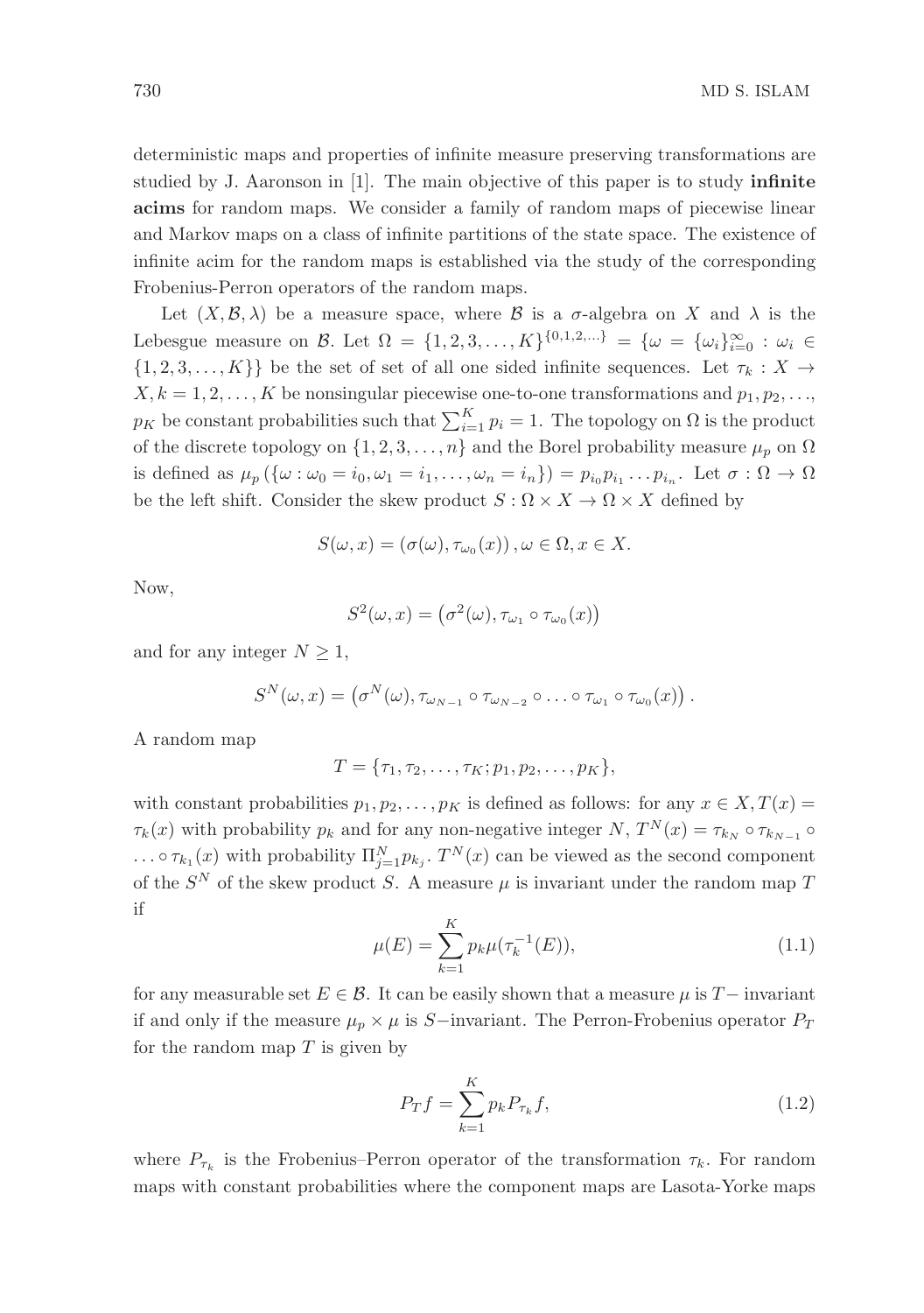[6], Pelikan [7] proved the following sufficient condition for the existence of an acim:

$$
\sum_{k} \frac{p_k}{|\tau'_k(x)|} \le \alpha < 1,
$$

for all  $x \in I$ .

## 2. A FAMILY OF RANDOM MAPS WHICH ADMITS AN INFINITE ABSOLUTELY CONTINUOUS INVARIANT MEASURE

Let

$$
\alpha := \{I_n^{(1)} : n \in \mathbb{N}\}\tag{2.1}
$$

be a countable infinite partition of  $[0, \frac{1}{2})$  where each  $I_n^{(1)}$ ,  $n = 1, 2, \cdots$  is a non-empty interval of of the form  $[a, b)$ . We assume that the elements of  $\alpha$  are ordered from left to right and the interval  $I_n^{(1)}$  approaches to the point  $\frac{1}{2}$  as  $n \to \infty$ . Similarly, let

$$
\beta := \{I_n^{(2)} : n \in \mathbb{N}\}\tag{2.2}
$$

be a countable infinite partition of  $[\frac{1}{2}, 1]$ , where each  $I_n^{(2)}$ ,  $n = 1, 2, \cdots$  is a non-empty interval of the form  $[c, d)$ . We assume that the elements of  $\beta$  are ordered from left to right and the interval  $I_n^{(2)}$  approaches to the point 1 as  $n \to \infty$ . Consider the partition  $\mathcal{P} = {\alpha, \beta}$  of [0, 1]. We construct families of piecewise linear Markov maps  $\tau_{1,\alpha,\beta}$  and  $\tau_{2,\alpha,\beta}$  (w. r. t. P) on [0, 1] into itself as follows: let

$$
a_n = \lambda(I_n^{(1)}), \quad s_n = \sum_{k=1}^n a_k, \quad n = 1, 2, \cdots.
$$
 (2.3)

$$
b_n = \lambda(I_n^{(2)}), \quad t_n = \frac{1}{2} + \sum_{k=1}^n b_k, \quad n = 1, 2, \cdots.
$$
 (2.4)

Fix integers  $i^* \geq 1, k^* \geq 1, m^* \geq 1, n^* \geq 1$ . Define  $\tau_{1,\alpha,\beta}, \tau_{2,\alpha,\beta} : [0,1] \to [0,1]$  by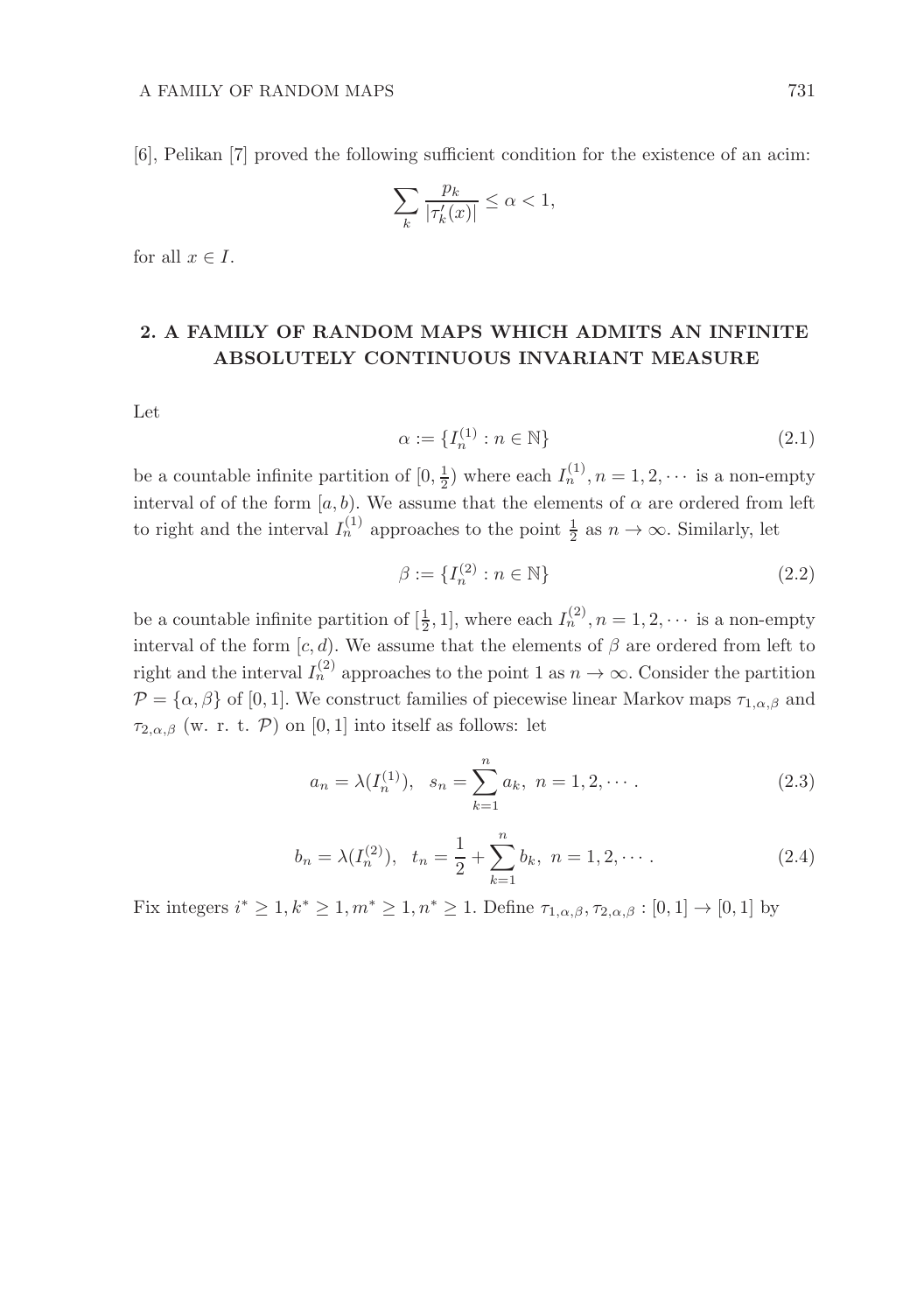$$
\tau_{1,\alpha,\beta}(x) = \begin{cases}\n\frac{t_{i^{*}+1}-t_{i^{*}}}{s_{1}}x + t_{i^{*}} , & x \in A_{1}; \\
\frac{t_{i^{*}+k}-t_{i^{*}+k-1}}{s_{k}-s_{k-1}}(x - s_{k-1}) + t_{i^{*}+(k-1)} , & x \in A_{k}, k \geq 2; \\
1, & x = \frac{1}{2}; \\
\frac{1}{2} & x = \frac{1}{2}; \\
\frac{1}{2} & x \in B_{1}; \\
\frac{1}{2} & -t_{k} \leq x \leq (x - t_{1}) + \frac{1}{2} , & x \in B_{2}; \\
\frac{t_{k^{*}+k-1}-t_{k^{*}+(k-2)}}{t_{1+k}-t_{k}}(x - t_{k}) + t_{k^{*}+k-2} , & x \in B_{1+k}, k \geq 2; \\
1, & x = 1. \\
\frac{1}{s_{1}} & x \in A_{1}; \\
\frac{s_{m^{*}}}{s_{1}}x + \frac{1}{2} , & x \in A_{1}; \\
\frac{s_{m^{*}}}{s_{2}-s_{1}}(x - s_{1}) , & x \in A_{2}; \\
\frac{s_{m^{*}+k-1}-s_{m^{*}+k-2}}{s_{1+k}-s_{k}}(x - s_{k}) + s_{m^{*}+k-2} , & x \in A_{1+k}, k \geq 2; \\
\frac{1}{2} & x = \frac{1}{2}; \\
\frac{s_{n^{*}+k-1}-s_{n^{*}+k-2}}{t_{1} - \frac{1}{2}}(x - \frac{1}{2}) + s_{n^{*}} , & x \in B_{1}; \\
\frac{s_{n^{*}+k+1}-s_{n^{*}+k}}{t_{k+1}-t_{k}}(x - t_{k}) + s_{n^{*}+k} , & x \in B_{k+1}, k \geq 1; \\
\frac{1}{2} & x = 1.\n\end{cases}
$$

For any partition  $\mathcal{P} = {\alpha, \beta}$  defined above and any probability p, consider the family  ${T_{\alpha,\beta}}$  of random maps

$$
T_{\alpha,\beta} = \{\tau_{1,\alpha,\beta}, \tau_{2,\alpha,\beta}; p, 1-p\},\tag{2.6}
$$

where  $\tau_{1,\alpha,\beta}$  and  $\tau_{2,\alpha,\beta}$  are defined in (2.5). It is easy to see that each of maps  ${\tau_{1,\alpha,\beta},\tau_{2,\alpha,\beta}}$  admits a finite acim. The map  $\tau_{1,\alpha,\beta}$  preserves Lebesgue measure on [1/2, 1] and  $\tau_{2,\alpha,\beta}$  preserves Lebesgue measure on [0, 1/2]. The composition  $\tau_{1,\alpha,\beta}$   $\circ$  $\tau_{2,\alpha,\beta}$  has an attracting fixed point 1 as a global attractor and the other composition  $\tau_{2,\alpha,\beta} \circ \tau_{1,\alpha,\beta}$  has an attracting fixed point  $1/2$  as a global attractor. Thus, the periodic switching of these maps leads to completely regular dynamics. We can describe the periodic switching of  $\tau_{1,\alpha,\beta}$  and  $\tau_{2,\alpha,\beta}$  as "trap-rescue" dynamics : iteration of  $\tau_{1,\alpha,\beta}$ traps trajectory in [1/2, 1] and iteration of  $\tau_{2,\alpha,\beta}$  traps trajectory in [0, 1/2]. Then, periodic application of the these maps rescues the trajectory consecutively from each of these intervals creating different, nearly ordered dynamics.

Example 2.1. Let

$$
\alpha = \{ \left[\frac{1}{2} - \frac{1}{2^{k-1}}, \frac{1}{2} - \frac{1}{2^k} \right] \}, \ k = 2, 3, 4, \dots
$$

and

$$
\beta = \{ [1 - \frac{1}{2^{k-1}}, 1 - \frac{1}{2^k}] \}, \ k = 2, 3, 4, \dots
$$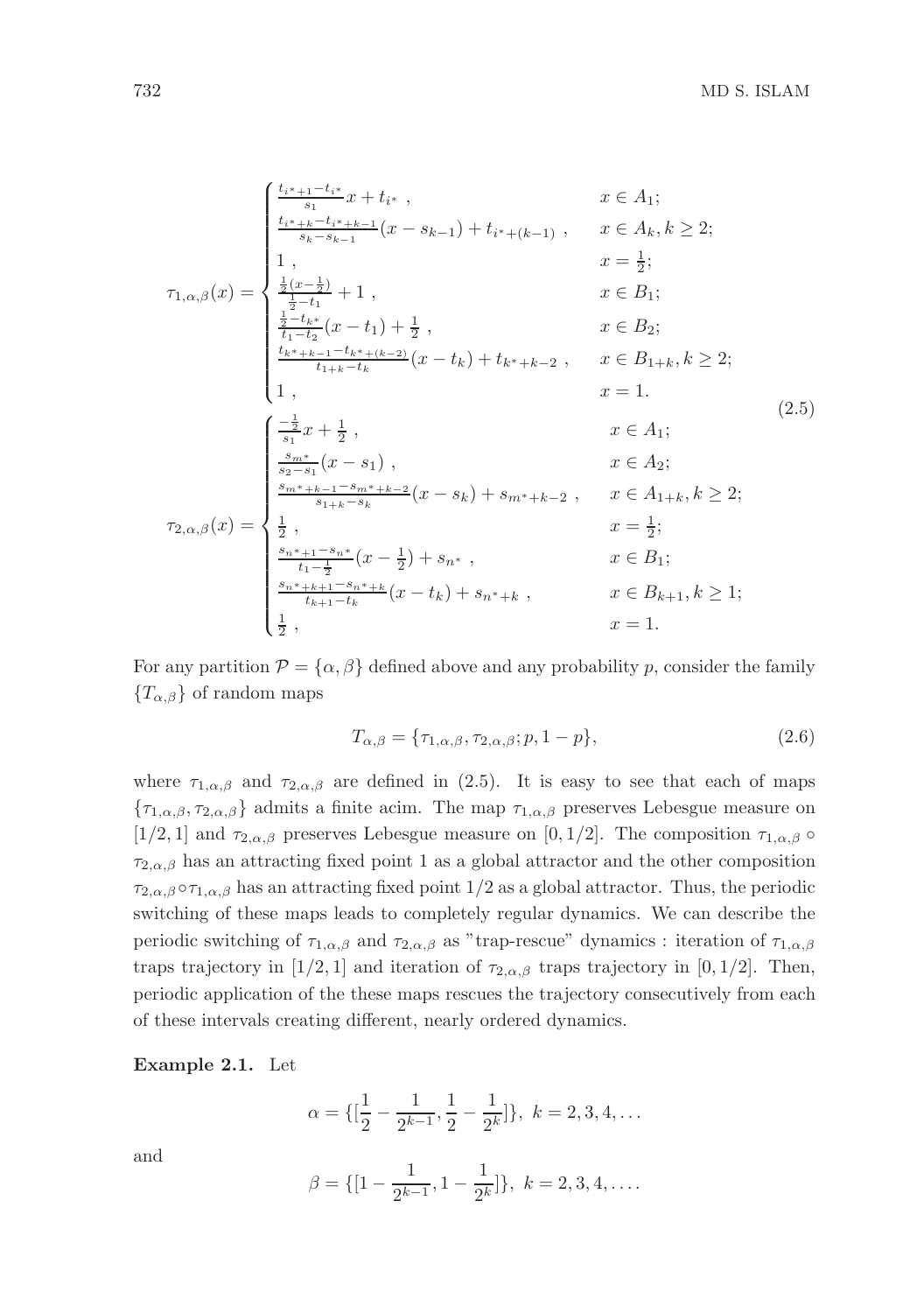

Figure 1: The graphs of  $\tau_1$  and  $\tau_2$ .

Then:

$$
a_{k-1} = \frac{1}{2^k}, \ k = 2, 3, \cdots, \text{ i.e., } a_1 = \frac{1}{4}, \ a_2 = \frac{1}{8}, \ a_3 = \frac{1}{16}, \cdots,
$$
  

$$
b_{k-1} = \frac{1}{2^k}, \ k = 2, 3, \cdots, \text{ i.e., } b_1 = \frac{1}{4}, \ b_2 = \frac{1}{8}, \ b_3 = \frac{1}{16}, \cdots.
$$
  

$$
s_1 = \frac{1}{4}, \ s_2 = \frac{3}{8}, \ s_3 = \frac{7}{16}, \cdots,
$$
  

$$
t_1 = \frac{3}{4}, \ t_2 = \frac{7}{8}, \ t_3 = \frac{15}{16}, \cdots.
$$

Fix  $i^* = 2, k^* = 1, m^* = 1, n^* = 2$ . Then the random map in (2.6) reduces to the random map  $T = {\tau_1, \tau_2; p_1, p_2}$ , where  $\tau_1, \tau_2 : [0, 1] \to [0, 1]$  (see Fig. 1 and [2]) are defined by

$$
\tau_1(x) = \begin{cases}\n\frac{1}{4}x + \frac{7}{8}, & \text{for } 0 \le x < \frac{1}{2}; \\
1, & \text{for } x = \frac{1}{2}; \\
2 - 2x, & \text{for } \frac{1}{2} \le x < \frac{3}{4}; \\
2x - 1, & \text{for } \frac{3}{4} \le x < 1; \\
1, & \text{for } x = 1.\n\end{cases}
$$
\n(2.7)\n
$$
\tau_2(x) = \begin{cases}\n\frac{1}{2} - 2x, & \text{for } 0 \le x < \frac{1}{4}; \\
2x - \frac{1}{2}, & \text{for } \frac{1}{4} \le x < \frac{1}{2}; \\
\frac{1}{2}, & \text{for } x = \frac{1}{2}; \\
\frac{1}{4}x + \frac{1}{4}, & \text{for } \frac{1}{2} < x < 1; \\
\frac{1}{2}, & \text{for } x = 1.\n\end{cases}
$$
\n(2.8)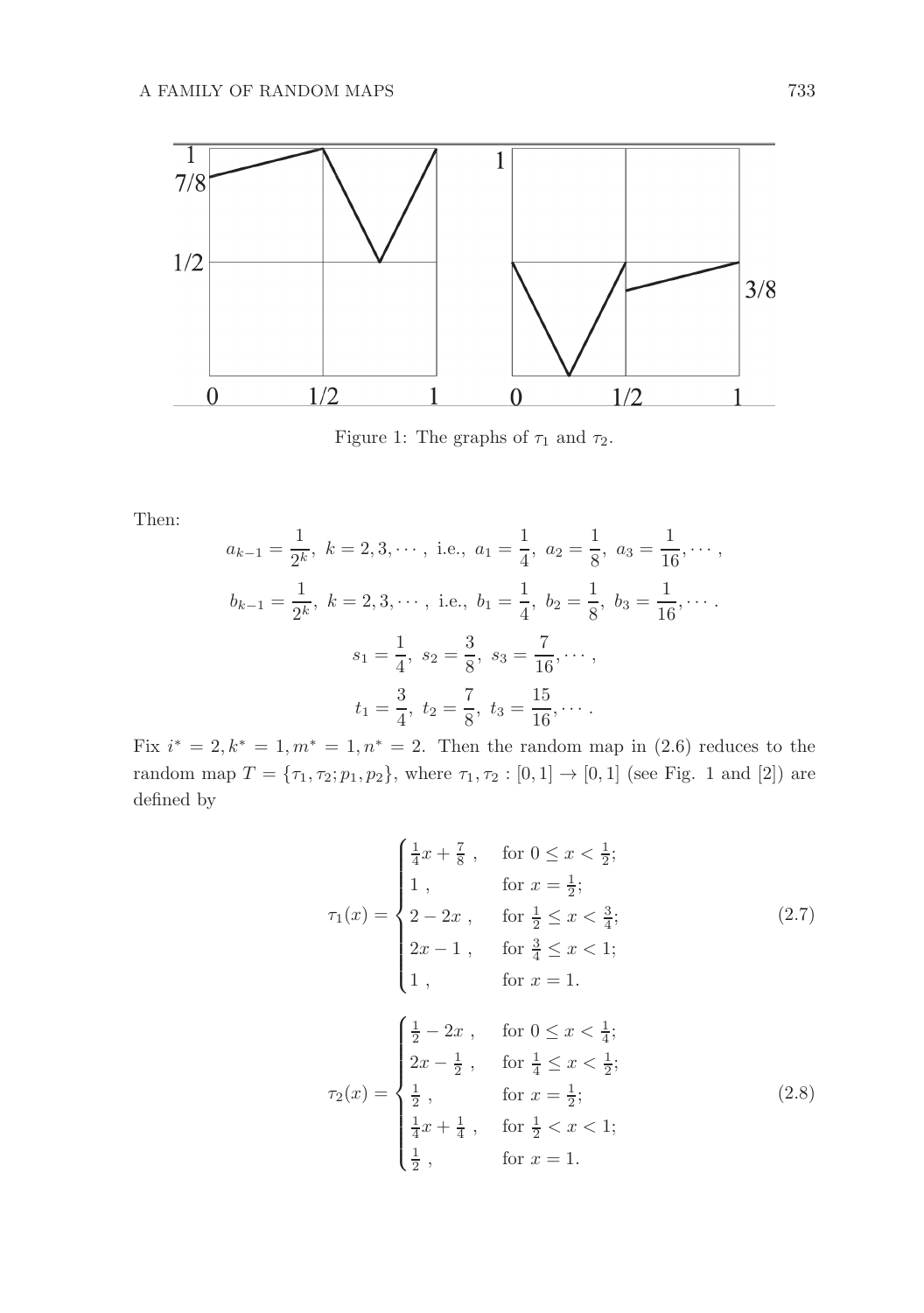**Theorem 2.2.** Let  $\mathcal{P} = {\alpha, \beta}$  be a partition of [0,1], where  $\alpha$  and  $\beta$  are defined in (2.1) and (2.2) respectively. Let  $a_n, b_n$  are sequences defined in (2.3) – (2.4) such that  $a_n = b_n$  for each  $n = 1, 2, \ldots$  Let  $\tau_{1,\alpha,\beta}, \tau_{2,\alpha,\beta}$  are maps defined in (2.5) satisfying  $i^* = n^*$  and  $k^* = m^*$ . Then for any probability p, the random map  $T_{\alpha,\beta} = \{\tau_{1,\alpha,\beta},\tau_{2,\alpha,\beta}; p, 1-p\}$  in (2.6) admits an ergodic infinite absolutely continuous invariant measure and it has no finite absolutely continuous invariant measure.

**Proof.** The Perron-Frobenius operators of  $\tau_{1,\alpha,\beta}$  and  $\tau_{2,\alpha,\beta}$  can be represented as matrices [9, Chapter 9]:



and



Without the loss of generality and for the convenience of the calculation, we fix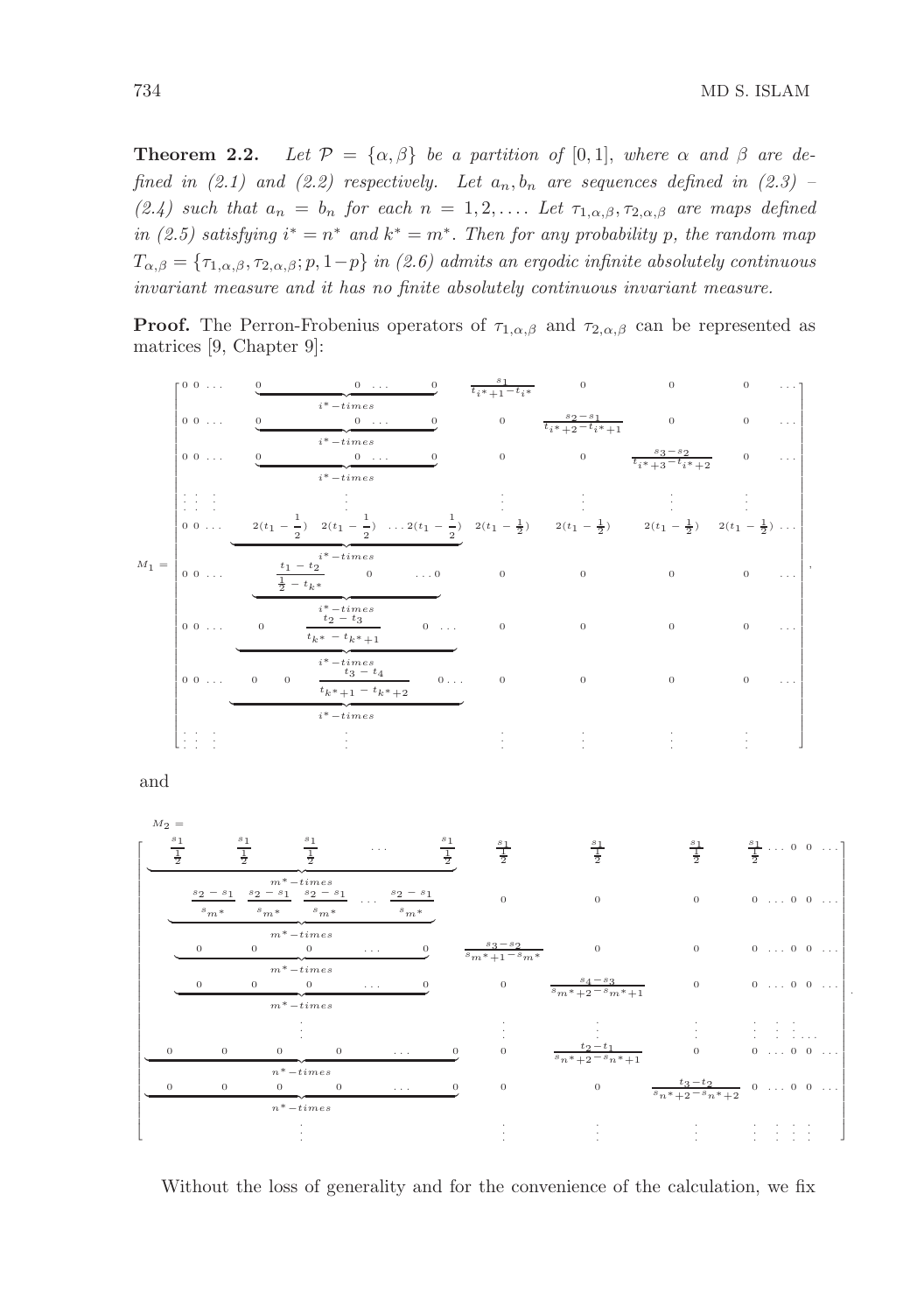$i^* = 2, k^* = 1, m^* = 1$  and  $n^* = 2$ . Then, the above matices reduce to

$$
M_1 = \begin{bmatrix} 0 & 0 & \dots & 0 & 0 & \frac{s_1}{t_{i^*+1}-t_{i^*}} & 0 & 0 & 0 & \dots \\ 0 & 0 & \dots & 0 & 0 & 0 & \frac{s_2-s_1}{t_{i^*+2}-t_{i^*+1}} & 0 & 0 & \dots \\ 0 & \dots & 0 & 0 & 0 & 0 & \frac{s_3-s_2}{t_{i^*+3}-t_{i^*+2}} & 0 & \dots \\ \vdots & \vdots & \vdots & \vdots & \vdots & \vdots & \vdots & \vdots & \vdots \\ 0 & 0 & \dots & 2(t_1-\frac{1}{2}) & 2(t_1-\frac{1}{2}) & 2(t_1-\frac{1}{2}) & 2(t_1-\frac{1}{2}) & 2(t_1-\frac{1}{2}) & 2(t_1-\frac{1}{2}) \dots \\ 0 & \dots & \frac{t_1-t_2}{2-t_{k^*}} & 0 & 0 & 0 & 0 & \dots \\ 0 & 0 & \dots & 0 & \frac{t_2-t_3}{t_{k^*}-t_{k^*+1}} & 0 & 0 & 0 & \dots \\ 0 & 0 & \dots & 0 & 0 & \frac{t_3-t_4}{t_{k^*+1}-t_{k^*+2}} & 0 & 0 & 0 & \dots \\ \vdots & \vdots & \vdots & \vdots & \vdots & \vdots & \vdots & \vdots \end{bmatrix},
$$

$$
M_2=\left[\begin{array}{ccccc} \frac{s_1}{2} & \frac{s_1}{2} & \frac{s_1}{2} & \frac{s_1}{2} & \frac{s_1}{2} & \frac{s_1}{2} & \frac{s_1}{2} & \frac{s_1}{2} & \cdots 000 \ldots \\ \frac{s_2-s_1}{s_{m^*}} & 0 & 0 & 0 & 0 & 0 & \cdots 000 \ldots \\ 0 & \frac{s_3-s_2}{s_{m^*+1}-s_{m^*}} & 0 & 0 & 0 & 0 & \cdots 000 \ldots \\ \vdots & \vdots & \vdots & \vdots & \vdots & \vdots & \vdots & \vdots & \vdots \\ 0 & 0 & \frac{t_1-\frac{1}{2}}{s_{m^*+1}-s_{n^*}} & 0 & 0 & 0 & \cdots 000 \ldots \\ 0 & 0 & 0 & \frac{t_2-t_1}{s_{n^*+2}-s_{n^*+1}} & 0 & 0 & \cdots 000 \ldots \\ 0 & 0 & 0 & 0 & \frac{t_2-t_1}{s_{n^*+2}-s_{n^*+1}} & 0 & 0 & \cdots 000 \ldots \\ \vdots & \vdots & \vdots & \vdots & \vdots & \vdots & \vdots & \vdots & \vdots \\ \end{array}\right].
$$

Let the invariant density of the random map  $T_{\alpha,\beta} = \{\tau_{1,\alpha,\beta}, \tau_{2,\alpha,\beta}; p, 1-p\}$  be piecewise constant on the elements of the partition  $P$  and represented by an infinite vector  $f = [x_{i*}, x_{i*+1}, x_{i*+2}, \dots, y_{n*}, y_{n*+1}, y_{n*+2}, \dots, ]$ . Then,

$$
f = (pf) \cdot M_1 + ((1 - p)f) \cdot M_2. \tag{2.9}
$$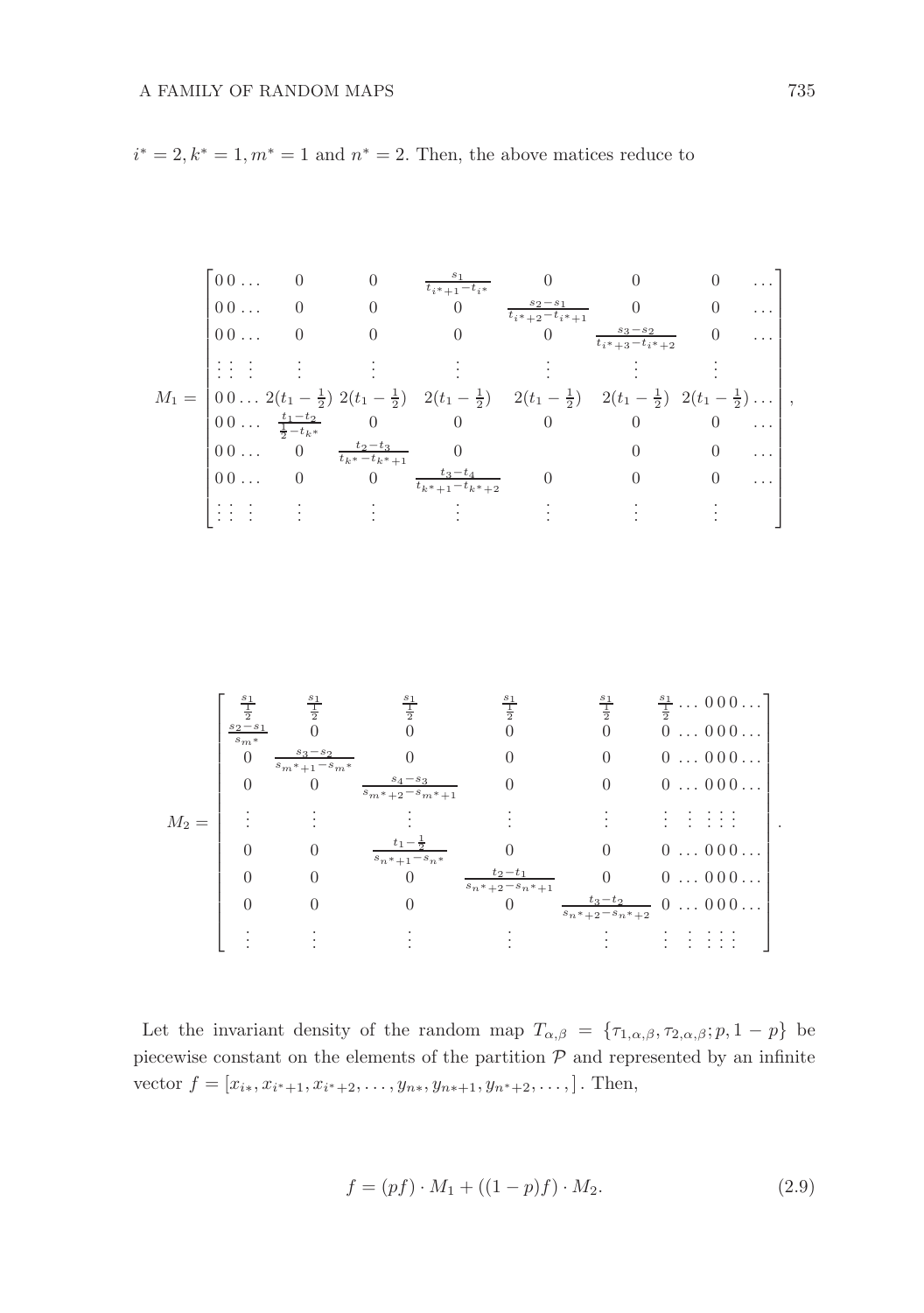From equation (2.9), we get:

$$
x_{i^*+1} = \frac{s_{m^*}}{s_2 - s_1} \cdot \frac{1 - 2s_1 + 2s_1 p}{1 - p} \cdot x_i^*,
$$
  
\n
$$
x_{i^*+2} = \frac{s_{m^*+1} - s_{m^*}}{s_3 - s_2} \cdot \left[ \frac{s_{m^*}}{s_2 - s_1} \cdot \frac{1 - 2s_1 + 2s_1 p}{(1 - p)^2} - 2s_1 \right] \cdot x_{i^*},
$$
  
\n
$$
x_{i^*+3} = \frac{s_{m^*+2} - s_{m^*+1}}{s_4 - s_3} \cdot \left[ \frac{1}{1 - p} \cdot x_{i^*+2} - \frac{t_1 - \frac{1}{2}}{s_{n^*+1} - s_{n^*}} \cdot y_{n^*} - 2s_1 \cdot x_{i^*} \right],
$$
  
\n
$$
x_i = \frac{s_{m^*+i-3} - s_{m^*+i-4}}{s_{i-1} - s_{i-2}} \cdot \left[ \frac{1}{1 - p} \cdot x_{i-1} - \frac{t_{i-3} - t_{i-4}}{s_{n^*+i-4} - s_{n^*+i-5}} \cdot y_{i-3} - 2s_1 \cdot x_{i^*} \right],
$$
  
\n
$$
i = i^* + 4, i^* + 5, \dots
$$
  
\n
$$
y_{n^*+1} = \frac{\frac{1}{2} - t_k^*}{t_1 - t_2} \left[ \frac{1}{p} - 2(t_1 - \frac{1}{2}) \right] \cdot y_{n^*},
$$
  
\n
$$
y_{n^*+2} = \frac{t_k^* - t_{k^*+1}}{t_2 - t_3} \cdot \left[ \frac{\frac{1}{2} - t_k^*}{t_1 - t_2} \cdot \left( \frac{1}{p^2} - \frac{2(t_1 - \frac{1}{2})}{p} - 2(t_1 - \frac{1}{2}) \right) \right] y_{n^*},
$$
  
\n
$$
y_{n^*+3} = \frac{t_{k^*+1} - t_{k^*+2}}{t_3 - t_4} \cdot \left[ \frac{1}{p} \cdot y_{n^*+2} - \frac{s_2 - s_
$$

Consider the following change of variables

$$
u_i = x_{i-1}, \ v_i = y_{i-1}, \ w_i = u_{i-1}, \ p_i = v_{i-1}, \ a_i = w_{i-1}, \ b_i = p_{i-1}.
$$

Then (2.10) reduces to

$$
x_{j} = \frac{s_{m^{*}+j-3} - s_{m^{*}+j-4}}{s_{j} - s_{j-1}} \cdot \left[ \frac{1}{1-p} \cdot x_{j-1} - \frac{t_{j-4} - t_{j-5}}{s_{n^{*}+j-4} - s_{n^{*}+j-5}} \cdot p_{j-1} - 2s_{1} \cdot x_{i^{*}} \right],
$$
  
\n
$$
j = i^{*} + 4, i^{*} + 5, ...,
$$
  
\n
$$
y_{j} = \frac{t_{k^{*}+j-4} - t_{k^{*}+j-3}}{t_{j-1} - t_{j}} \cdot \left[ \frac{1}{p} \cdot y_{j-1} - \frac{s_{j-4} - s_{j-5}}{t_{i^{*}+j-4} - t_{i^{*}+j-5}} w_{j-1} - 2(t_{1} - \frac{1}{2}) y_{n^{*}} \right],
$$
  
\n
$$
j = n^{*} + 4, n^{*} + 5, ...,
$$
  
\n
$$
u_{j} = x_{j-1},
$$
  
\n
$$
v_{j} = y_{j-1},
$$
  
\n
$$
w_{j} = u_{j-1},
$$
  
\n
$$
p_{j} = v_{j-1}
$$
  
\n(2.11)

Let  $X_i = (x_j, y_j, u_j, v_i, w_j, p_j),$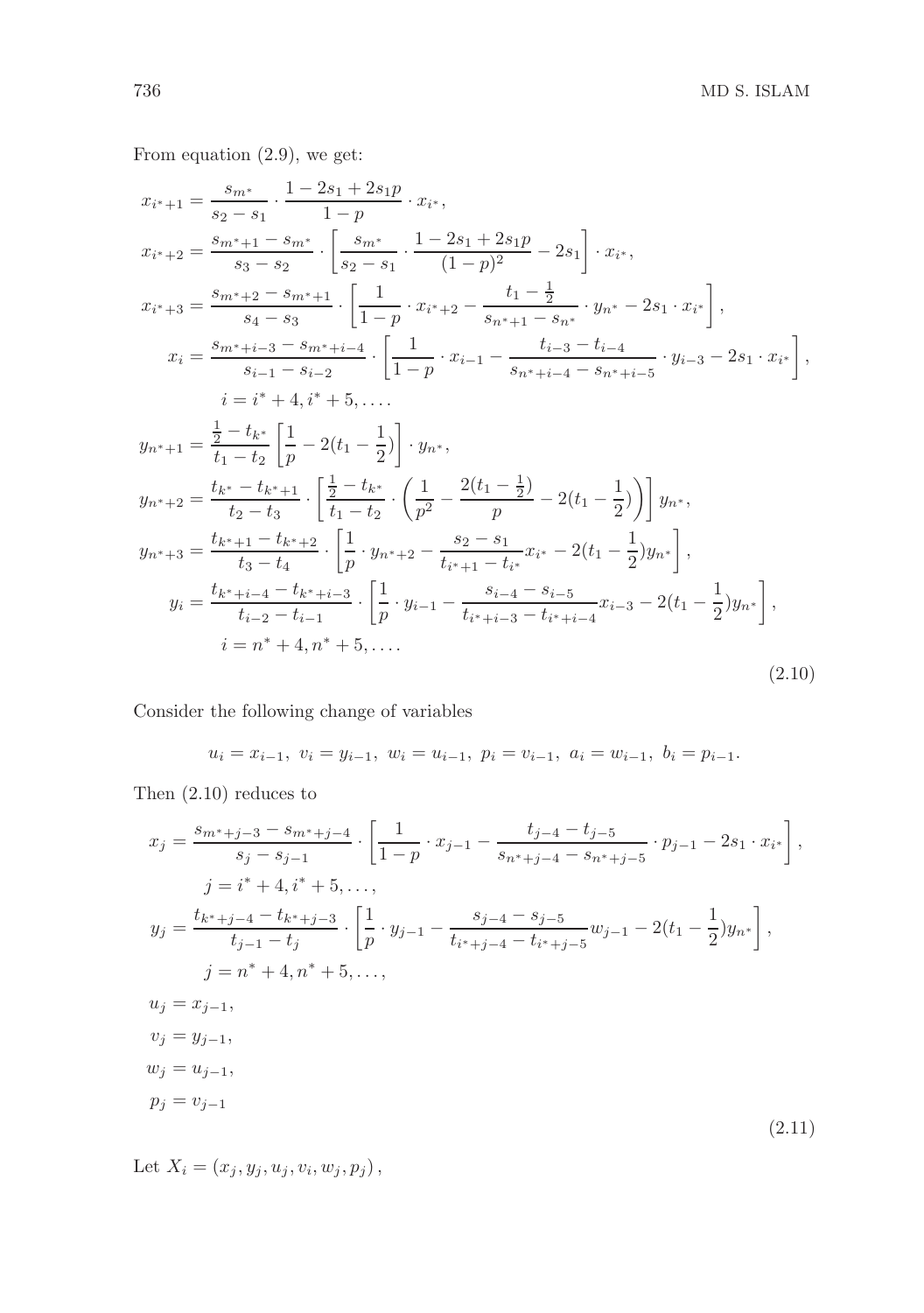

and  $b = \left(-2s_1\left(\frac{s_{m^*+j-3}-s_{m^*+j-4}}{s_{j-1}-s_{j-2}}\right)\right)$  $\frac{(-i+1)(-3-8m^*+j-4)}{s_{j-1}-s_{j-2}}$   $\cdot x_i^*$ ,  $-2(t_1-\frac{1}{2}) \cdot \frac{t_{k^*+j-4}-t_{k^*+j-3}}{t_{j-1}-t_j}$  $\frac{y_{j-4}-t_{k^*+j-3}}{t_{j-1}-t_j}\cdot y_n^*,0,0,0,0\big)\, . \text{ If }\,$  $i^* = n^*$  and  $k^* = m^*$  then the matrix A and the vector b is constant for each j. In particular,  $i^* = n^* = 2$  and  $k^* = m^* = 1$ , then

$$
A = \left[ \begin{array}{cccc} \frac{2}{(1-p)} & 0 & 0 & 0 & 0 & -8 \\ 0 & \frac{2}{p} & 0 & 0 & -8 & 0 \\ 1 & 0 & 0 & 0 & 0 & 0 \\ 0 & 1 & 0 & 0 & 0 & 0 \\ 0 & 0 & 1 & 0 & 0 & 0 \\ 0 & 0 & 0 & 1 & 0 & 0 \end{array} \right]
$$

and  $b = (-x_2, -y_2, 0, 0, 0, 0)$ . Then, the system  $(2.11)$  reduces to

$$
X_j = AX_{j-1} + b. \t\t(2.12)
$$

The system (2.12) has the following form of solution [10]:

$$
X_j = A^j X_0 + \sum_{k=0}^j A^{j-k} b.
$$

Note that one of the eigenvalues of the matrix  $A$  in the system  $(2.12)$  is exactly 2. Hence, the maximal eigenvalue  $\gamma$  is larger than 2. Thus,  $x_j$  and  $y_j$  in (2.10) are of the form constant  $\cdot \gamma^i$  and the densities blow up in the  $\epsilon$ −neighborhood of  $\frac{1}{2}$  and 1. Moreover,  $\sum_{i=2}^{\infty} \sum_{k=1,2} x_i^{(k)} \lambda(I_i^{(k)}) = \infty$ . In particular, and

$$
\sum_{i=2}^{\infty} \sum_{k=1,2} x_i^{(k)} \lambda(I_i^{(k)}) = \left[ x_2 \cdot \frac{1}{2^2} + x_3 \cdot \frac{1}{2^3} + x_4 \cdot \frac{1}{2^4} + x_5 \cdot \frac{1}{2^5} \cdots \right] + \left[ y_2 \cdot \frac{1}{2^2} + y_3 \cdot \frac{1}{2^3} + y_4 \cdot \frac{1}{2^4} + y_5 \cdot \frac{1}{2^5} \cdots \right]
$$
  
=  $\infty$ .

This means that the random map has an infinite acim  $m = f \cdot \lambda$ .

Now, we prove that the measure  $m = f \cdot \lambda$  is ergodic. It is enough to show that the induced Frobenius-Perron matrix is irreducible [8]. The transition graph of the induced Frobenius-Perron matrix of the random map T in Example 2 is shown in Fig 2. It is easy to see that the graph is strongly connected, i.e., every state communicates with every other. Thus, the matrix  $M$  is irreducible and the measure  $m$  is ergodic.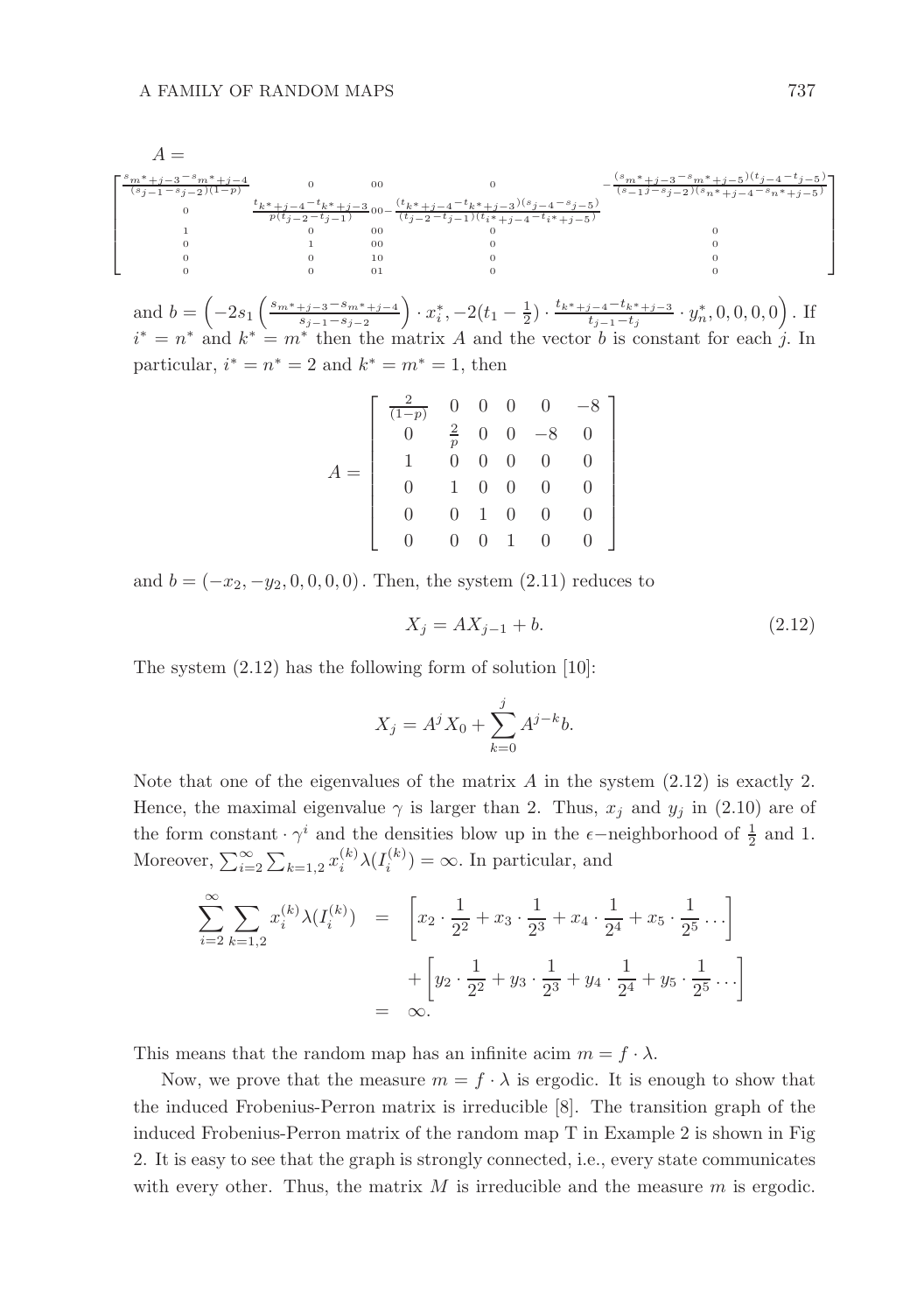

Figure 2: The transition graph of the induced Frobenius-Perron operator of the random map  $T$ .

Since  $m$  is supported on all of  $[0,1]$ , there is no other acim. In particular, this random map does not admit a finite acim.  $\Box$ 

3. EXAMPLE

Example 3.1. Let

$$
\alpha = \{ \left[\frac{1}{2} - \frac{1}{2^{k-1}}, \frac{1}{2} - \frac{1}{2^k} \right] \}, \ k = 2, 3, 4, \dots
$$

and

$$
\beta = \{ [1 - \frac{1}{2^{k-1}}, 1 - \frac{1}{2^k}] \}, \ k = 2, 3, 4, \dots
$$

Then,

$$
a_{k-1} = \frac{1}{2^k}, k = 2, 3, \cdots, i.e., a_1 = \frac{1}{4}, a_2 = \frac{1}{8}, a_3 = \frac{1}{16}, \cdots,
$$
  

$$
b_{k-1} = \frac{1}{2^k}, k = 2, 3, \cdots, i.e., b_1 = \frac{1}{4}, b_2 = \frac{1}{8}, b_3 = \frac{1}{16}, \cdots.
$$
  

$$
s_1 = \frac{1}{4}, s_2 = \frac{3}{8}, s_3 = \frac{7}{16}, \cdots,
$$
  

$$
t_1 = \frac{3}{4}, t_2 = \frac{7}{8}, t_3 = \frac{15}{16}, \cdots.
$$

Fix  $i^* = 3, k^* = 1, m^* = 1, n^* = 3$ . Then the random map in (2.6) reduces to the random map  $T = \{\tau_1, \tau_2; \frac{1}{2}, \frac{1}{2}\},\$  where  $\tau_1, \tau_2 : [0, 1] \to [0, 1]$  (see Fig. 1) are defined by

$$
\tau_1(x) = \begin{cases}\n\frac{1}{8}x + \frac{15}{16}, & \text{for } 0 \le x < \frac{1}{2}; \\
1, & \text{for } x = \frac{1}{2}; \\
2 - 2x, & \text{for } \frac{1}{2} \le x < \frac{3}{4}; \\
2x - 1, & \text{for } \frac{3}{4} \le x < 1; \\
1, & \text{for } x = 1.\n\end{cases}
$$
\n(3.1)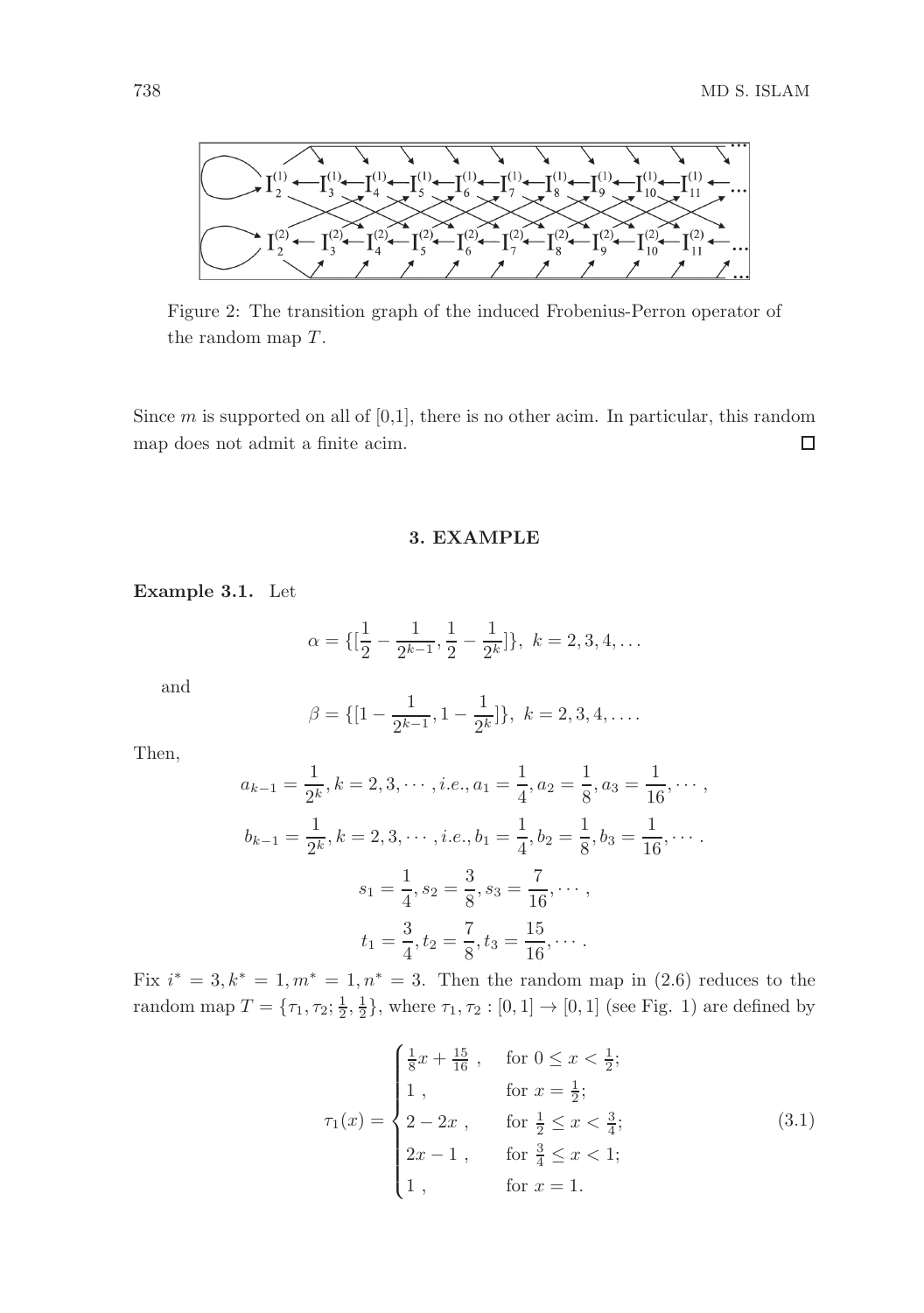$$
\tau_2(x) = \begin{cases}\n\frac{1}{2} - 2x, & \text{for } 0 \le x < \frac{1}{4}; \\
2x - \frac{1}{2}, & \text{for } \frac{1}{4} \le x < \frac{1}{2}; \\
\frac{1}{2}, & \text{for } x = \frac{1}{2}; \\
\frac{1}{8}x + \frac{3}{8}, & \text{for } \frac{1}{2} \le x < 1; \\
\frac{1}{2}, & \text{for } x = 1.\n\end{cases}
$$
\n(3.2)

The Perron-Frobenius operators of  $\tau_1$  and  $\tau_2$  can be represented as matrices [9, Chapter 9]:

|         | $\boldsymbol{0}$                                                                                                                     | $\boldsymbol{0}$                                                                                                                                   |                                                                                                                                                        | $\overline{0}$                                                                                                                             | $\boldsymbol{0}$                                                                                                                           | $\boldsymbol{0}$                                                                                                                           | 8                    | $\boldsymbol{0}$                                                                                                                                               | $\boldsymbol{0}$                                                                                                                                                 | $\boldsymbol{0}$                                                                                                                                               |                      |   |
|---------|--------------------------------------------------------------------------------------------------------------------------------------|----------------------------------------------------------------------------------------------------------------------------------------------------|--------------------------------------------------------------------------------------------------------------------------------------------------------|--------------------------------------------------------------------------------------------------------------------------------------------|--------------------------------------------------------------------------------------------------------------------------------------------|--------------------------------------------------------------------------------------------------------------------------------------------|----------------------|----------------------------------------------------------------------------------------------------------------------------------------------------------------|------------------------------------------------------------------------------------------------------------------------------------------------------------------|----------------------------------------------------------------------------------------------------------------------------------------------------------------|----------------------|---|
|         | $\boldsymbol{0}$                                                                                                                     | $\overline{0}$                                                                                                                                     |                                                                                                                                                        | $\boldsymbol{0}$                                                                                                                           | $\boldsymbol{0}$                                                                                                                           | $\boldsymbol{0}$                                                                                                                           | $\boldsymbol{0}$     | 8                                                                                                                                                              | $\overline{0}$                                                                                                                                                   | $\overline{0}$                                                                                                                                                 |                      |   |
|         | $\boldsymbol{0}$                                                                                                                     | $\boldsymbol{0}$                                                                                                                                   |                                                                                                                                                        | $\boldsymbol{0}$                                                                                                                           | $\boldsymbol{0}$                                                                                                                           | $\boldsymbol{0}$                                                                                                                           | $\boldsymbol{0}$     | $\boldsymbol{0}$                                                                                                                                               | 8                                                                                                                                                                | $\boldsymbol{0}$                                                                                                                                               |                      |   |
|         | $\vdots$                                                                                                                             | $\vdots$                                                                                                                                           | $\vdots$                                                                                                                                               | $\vdots$                                                                                                                                   | $\vdots$                                                                                                                                   | $\vdots$                                                                                                                                   | $\vdots$             | $\vdots$                                                                                                                                                       | $\vdots$                                                                                                                                                         | $\vdots$                                                                                                                                                       |                      |   |
| $M_1$   | $\overline{0}$                                                                                                                       | $\overline{0}$                                                                                                                                     |                                                                                                                                                        | $\frac{1}{2}$                                                                                                                              | $\frac{1}{2}$                                                                                                                              | $\frac{1}{2}$                                                                                                                              | $\frac{1}{2}$        | $\frac{1}{2}$                                                                                                                                                  | $\frac{1}{2}$                                                                                                                                                    | $\frac{1}{2}$                                                                                                                                                  |                      | , |
|         | $\begin{array}{c} 0 \\ 0 \end{array}$                                                                                                | $\boldsymbol{0}$                                                                                                                                   |                                                                                                                                                        | $\frac{1}{2}$                                                                                                                              | $\overline{0}$                                                                                                                             | $\boldsymbol{0}$                                                                                                                           | $\overline{0}$       | $\overline{0}$                                                                                                                                                 | $\overline{0}$                                                                                                                                                   | $\overline{0}$                                                                                                                                                 |                      |   |
|         |                                                                                                                                      | $\overline{0}$                                                                                                                                     |                                                                                                                                                        | $\overline{0}$                                                                                                                             | $\frac{1}{2}$                                                                                                                              | $\boldsymbol{0}$                                                                                                                           | $\boldsymbol{0}$     | $\boldsymbol{0}$                                                                                                                                               | $\boldsymbol{0}$                                                                                                                                                 | $\overline{0}$                                                                                                                                                 |                      |   |
|         | $\overline{0}$                                                                                                                       | $\overline{0}$                                                                                                                                     |                                                                                                                                                        | $\boldsymbol{0}$                                                                                                                           | $\overline{0}$                                                                                                                             | $\frac{1}{2}$                                                                                                                              | $\overline{0}$       | $\boldsymbol{0}$                                                                                                                                               | $\boldsymbol{0}$                                                                                                                                                 | $\overline{0}$                                                                                                                                                 |                      |   |
|         | $\vdots$                                                                                                                             | $\vdots$                                                                                                                                           | $\vdots$                                                                                                                                               | $\vdots$                                                                                                                                   | $\vdots$                                                                                                                                   | $\vdots$                                                                                                                                   | $\vdots$             | $\vdots$                                                                                                                                                       | $\vdots$                                                                                                                                                         | $\vdots$                                                                                                                                                       | $\vdots$             |   |
|         |                                                                                                                                      |                                                                                                                                                    |                                                                                                                                                        |                                                                                                                                            |                                                                                                                                            |                                                                                                                                            |                      |                                                                                                                                                                |                                                                                                                                                                  |                                                                                                                                                                |                      |   |
| $M_2 =$ | $\frac{1}{2}$ $\frac{1}{2}$ $0$<br>$\overline{0}$<br>$\frac{1}{2}$<br>$\overline{0}$<br>$\overline{0}$<br>$\overline{0}$<br>$\vdots$ | $\frac{1}{2}$<br>$\overline{0}$<br>$\frac{1}{2}$<br>$\overline{0}$<br>$\vdots$<br>$\boldsymbol{0}$<br>$\overline{0}$<br>$\overline{0}$<br>$\vdots$ | $\frac{1}{2}$<br>$\overline{0}$<br>$\boldsymbol{0}$<br>$\frac{1}{2}$<br>$\vdots$<br>$\boldsymbol{0}$<br>$\boldsymbol{0}$<br>$\overline{0}$<br>$\vdots$ | $\frac{1}{2}$<br>$\overline{0}$<br>$\boldsymbol{0}$<br>$\boldsymbol{0}$<br>$\vdots$<br>8<br>$\boldsymbol{0}$<br>$\overline{0}$<br>$\vdots$ | $\frac{1}{2}$<br>$\overline{0}$<br>$\boldsymbol{0}$<br>$\boldsymbol{0}$<br>$\vdots$<br>$\overline{0}$<br>8<br>$\boldsymbol{0}$<br>$\vdots$ | $\frac{1}{2}$<br>$\overline{0}$<br>$\boldsymbol{0}$<br>$\boldsymbol{0}$<br>$\vdots$<br>$\overline{0}$<br>$\boldsymbol{0}$<br>8<br>$\vdots$ | $\vdots$<br>$\vdots$ | $\overline{0}$<br>$\boldsymbol{0}$<br>$\boldsymbol{0}$<br>$\boldsymbol{0}$<br>$\vdots$<br>$\boldsymbol{0}$<br>$\boldsymbol{0}$<br>$\boldsymbol{0}$<br>$\vdots$ | $\boldsymbol{0}$<br>$\boldsymbol{0}$<br>$\boldsymbol{0}$<br>$\boldsymbol{0}$<br>$\vdots$<br>$\boldsymbol{0}$<br>$\boldsymbol{0}$<br>$\boldsymbol{0}$<br>$\vdots$ | $\boldsymbol{0}$<br>$\overline{0}$<br>$\boldsymbol{0}$<br>$\boldsymbol{0}$<br>$\vdots$<br>$\boldsymbol{0}$<br>$\boldsymbol{0}$<br>$\boldsymbol{0}$<br>$\vdots$ | $\vdots$<br>$\vdots$ |   |

An invariant density f of the random map  $T = \{\tau_1, \tau_2; \frac{1}{2}, \frac{1}{2}\}\$  satisfies the following Perron-Frobenius equation:

$$
f = \frac{1}{2} \{ fM_1 + fM_2 \}.
$$
 (3.3)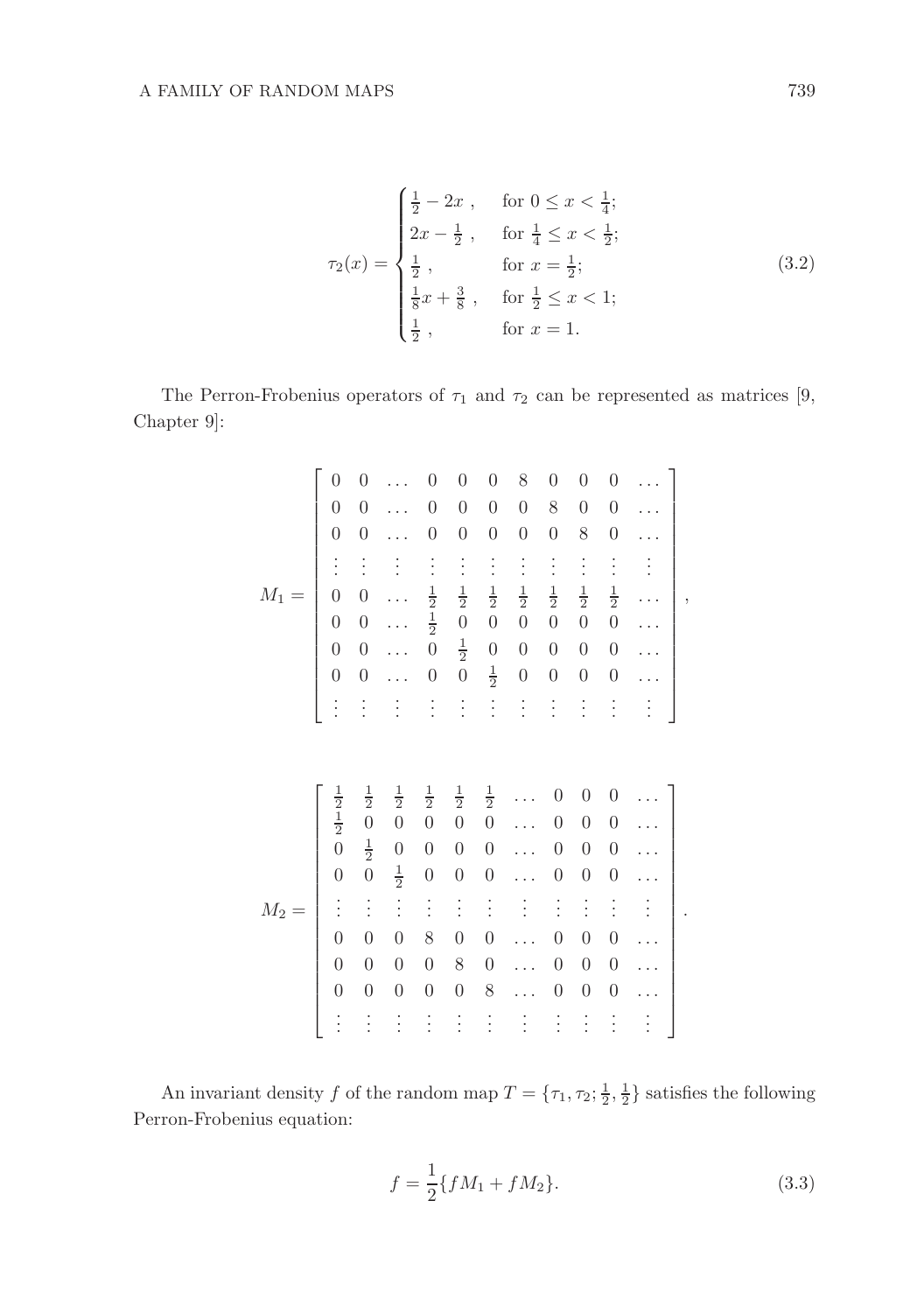Let

| $M = M_1 + M_2 =$ |               |                |  |  |  |  | $\frac{1}{2}$ $\frac{1}{2}$ $\frac{1}{2}$ $\frac{1}{2}$ $\ldots$ 0 0 0 8 0<br>0 0 0 0  0 0 0 0 8                                                                                                                                                                                                  |  |
|-------------------|---------------|----------------|--|--|--|--|---------------------------------------------------------------------------------------------------------------------------------------------------------------------------------------------------------------------------------------------------------------------------------------------------|--|
|                   | $\frac{1}{2}$ | $\overline{0}$ |  |  |  |  |                                                                                                                                                                                                                                                                                                   |  |
|                   |               |                |  |  |  |  | $0 \frac{1}{2}$ 0 0 0  0 0 0 0 0                                                                                                                                                                                                                                                                  |  |
|                   |               |                |  |  |  |  | $\begin{array}{ccccccccc} \vdots & \vdots & \vdots & \vdots & \vdots & \vdots & \vdots & \vdots & \vdots & \vdots \\ 0 & 0 & 0 & 8 & 0 & \dots & \frac{1}{2} & \frac{1}{2} & \frac{1}{2} & \frac{1}{2} & \dots \\ 0 & 0 & 0 & 0 & 8 & \dots & \frac{1}{2} & 0 & 0 & 0 & 0 & \dots \\ \end{array}$ |  |
|                   |               |                |  |  |  |  |                                                                                                                                                                                                                                                                                                   |  |
|                   |               |                |  |  |  |  |                                                                                                                                                                                                                                                                                                   |  |
|                   |               |                |  |  |  |  | $0 \t 0 \t 0 \t 0 \t \ldots \t 0 \t \frac{1}{2} \t 0 \t 0 \t 0 \t \ldots$                                                                                                                                                                                                                         |  |
|                   |               |                |  |  |  |  | $\frac{1}{2}$ . The set of $\frac{1}{2}$ is the set of $\frac{1}{2}$                                                                                                                                                                                                                              |  |

Then (3.3) reduces to

$$
2f = fM.\t\t(3.4)
$$

If the value of the invariant density f on  $I_k^{(i)}$  is constant  $x_k^{(i)}$  and we assume that  $x_k^{(1)} = x_k^{(2)} = x_k$ , for all  $k = 2, 3, \ldots$ , then the density f can be represented as an infinite vector  $(x_2, x_3, \ldots, x_2, x_3, \ldots)$  and equation (3.4) can be written as:

$$
2(x_2, x_3, \dots, x_2, x_3, \dots) = (x_2, x_3, \dots, x_2, x_3, \dots) M. \tag{3.5}
$$

From equation (3.5), we get:

$$
x_3 = 3x_2;
$$
  
\n
$$
x_4 = 11x_2;
$$
  
\n
$$
x_5 = 43x_2;
$$
  
\n
$$
x_i = 4x_{i-1} - 16x_{i-4} - x_2, \quad i = 6, 7, ....
$$
  
\n(3.6)

From the above system we get

$$
x_3 = 3 \cdot x_2, \ x_4 = 11 \cdot x_2, \ x_5 = 43 \cdot x_2, \ x_6 = 155 \cdot x_2, \ x_7 = 571 \cdot x_2, \ \ \ldots
$$

Now, we find a general solution of the system (3.6) of discrete difference equations. Consider the homogeneous equation  $x_i = 4x_{i-1} - 16x_{j-4}$ . Let  $x_i = \beta^i x_2$ . Let  $β_{1,2,3,4}$  be the roots of  $β^4 - 4β^3 + 16 = 0$ . The roots are  $β_1 = 2$ ,  $β_2 = 3.67857$ ,  $\beta_3 = -0.839287 + 1.21258i, \beta_4 = \overline{\beta_3}$ , where  $\overline{\beta_3}$  represents complex conjugation of  $\beta_3$ . The general solution of the difference equation will be

$$
x_i = (c_1\beta_1^i + c_2\beta_2^i + c_3\beta_3^i + c_4\beta_4^i)x_2.
$$

Calculating  $c_{1,2,3,4}$  leads to the values  $c_1 = 0$ ,  $c_2 = 0.0627625$ ,  $c_3 = 0.00708027 +$ 0.0585811 $\sqrt{-1}$ ,  $c_4 = \overline{c_3}$ . Since  $c_1 = 0$  we can omit the first term in the general form of  $x_i$ . We now show that each  $x_i$  is a real number by using that  $c_4\beta_4^i = \overline{c_3\beta_3^i}$  and that  $c_3\beta_3^i + \overline{c_3\beta_3^i} = 2\text{Re}(c_3\beta_3^i)$  in order to write

$$
x_i = c_2 \beta_2^i + 2 \text{Re}(c_3 \beta_3^i).
$$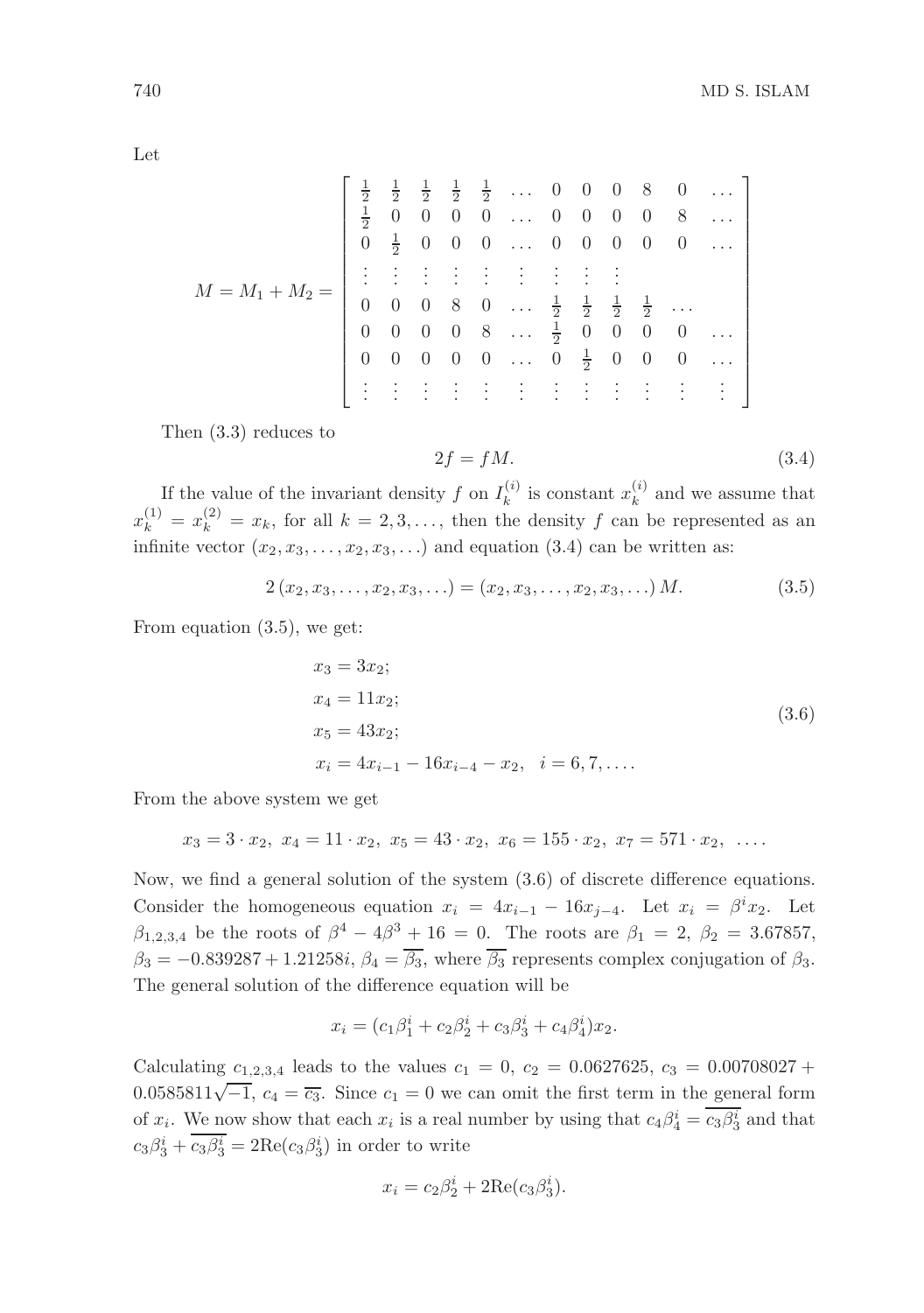To show that the series  $\sum_{j=2}^{\infty} \sum_{k=1,2} x_i^{(k)} \lambda(I_i^{(k)})$  we show that  $\sum_{i=1}^{\infty} \frac{x_i}{2^{i+1}}$  diverges. We use the limit comparison test with the divergent geometric series  $\sum \frac{\beta_2^i}{2^{i+1}}$ . First note the inequality

$$
(c_2\beta_2^i - 2|c_3\beta_3^i|)x_2 \le x_i
$$

.

Since  $|\beta_2| > |\beta_3|$  and  $|c_3| < 1$  it follows that

$$
\lim_{i \to \infty} \frac{(c_2\beta_2^i - 2|c_3\beta_3^i|)x_2}{\beta_2} \cdot \frac{2^{i+1}}{2^{i+1}} = c_2x_2,
$$

which isn't 0 unless  $x_2 = 0$ . Since  $x_2 = 0$  implies the trivial everywhere-zero measure we can assume that the limit exists and doesn't equal 0, which by the limit comparison test shows that the series  $\sum_{i=1}^{\infty} \frac{x_i}{2^{i+1}}$  diverges. This means that the density of the random map T blows up in the  $\epsilon$ −neighborhoods of  $\frac{1}{2}$  and 1 and T has an infinite acim  $m = f \cdot \lambda$ . The measure m is supported on the whole interval [0, 1]. The ergodicity of m can be proved as in the Theorem 2.2.

Using Maple, we prepared a program which produced a histogram, shown in Fig. 3, of the 500 000 iterations of random map  $T$ . It confirms that  $T$ -invariant density has singularities at  $\frac{1}{2}$  and 1. The width of the histogram boxes used was 1/1000.



Figure 3: The histogram of 500 000 points of a trajectory of random map T.

#### **REFERENCES**

- [1] J. Aaronson, An Introduction to Infinite Ergodic Theory, Mathematical Surveys and Monographs, American Mathematical Society, 1997.
- [2] A. Boyarsky, P. G´ora, and M.S. Islam, Randomely chosen chaotic can give rice to nearly ordered behavior, Pysica D, 210 (2005).